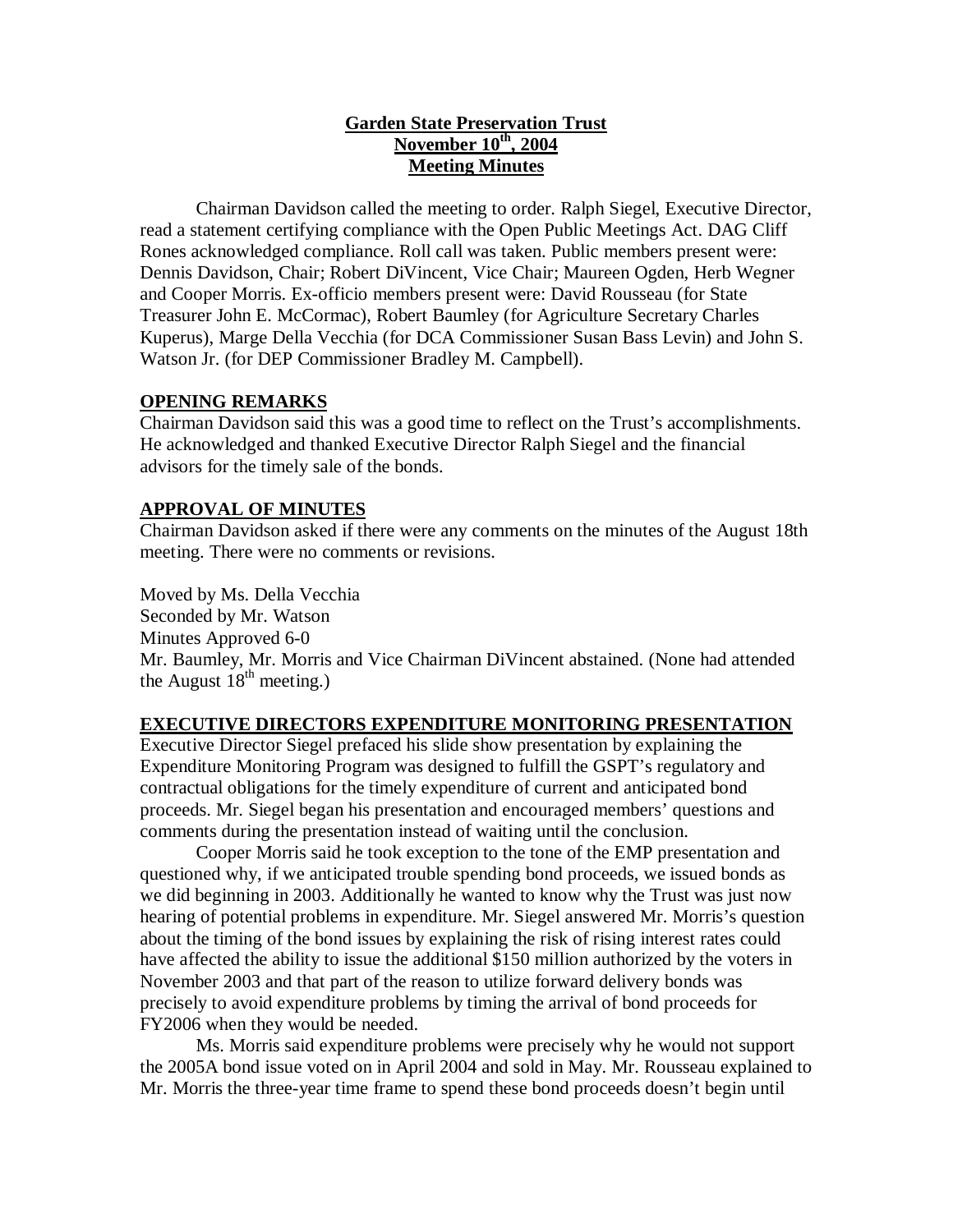actual delivery of the bonds in December 2005. A discussion ensued of the reliability of the expenditure forecasts from the Green Acres Program and Farmland Preservation Program.

Mr. Rousseau explained that unlike other authorities such as the Economic Development Authority, GSPT does not have direct day to day control over spending and so must rely on these agencies and the forecasts they provide and GSPT accepts. Mr. Rousseau said bond counsel, in order to issue their opinion approving the Series 2005A & Series 2005B bond sales, wanted something like an EMP to demonstrate the GSPT was monitoring and policing timely bond expenditures.

Ms. Ogden recalled the 2003 bond issue and the questions that arose about the size of the bond issue and the spending rates reported at that time. Ms. Ogden said the land preservation agencies had failed in the past to provide timely financial and expenditure to the previous executive director. Mr. Watson said all efforts have always been made and courtesies extended by the Green Acres Program to provide any financial and expenditure data as requested. Mr. Watson said the previous executive director had not made contact with him or with his agency to pursue such requests for information.

Chairman Davidson said the tone of the EMP presentation should be softened but he said oversight was an important component of the Trust's fiduciary responsibilities. Mr. Watson asked for a language change from "expenditure lag" to remove the pejorative connotation.

A discussion about how the IRS might view encumbered funds as expended funds ensued between Messrs. Watson, Siegel, Rousseau, Baumley and Davidson. Mr. Siegel indicated that it is a gray area and is being explored.

Chairman Davidson asked for a motion to move the resolution to adopt the EMP. Before a motion was made Mr. Wegner asked if the EMP would put undo pressure on the departments or impede their ability to function as they have been. Mr. Rousseau said it would not.

Mr. Wegner commented he did not like the fact that the EMP and the expenditure problem was only now being explained to the Trust and he repeated Mr. Morris's concerns about not being properly informed before voting for the bond issues during 2004.

Ms. Della Vecchia lauded the EMP as a positive step in that the Trust was finally going to monitor where the funds stood with relation to expenditure. Vice Chairman DiVincent said he found the concept of the EMP to be productive and necessary and would like to see the resolution adopted. Chairman Davidson again called for a motion.

Ms. Della Vecchia asked to amend a "whereas" clause of the resolution by changing "expenditure shortfall" to "expenditure not meeting the forecast." All agreed to this change.

#### **RESOLUTION # 04-010**

To Approve and Adopt the Expenditure Monitoring Program

Moved by Mr. Rousseau Seconded by Vice Chairman DiVincent Approved 9-0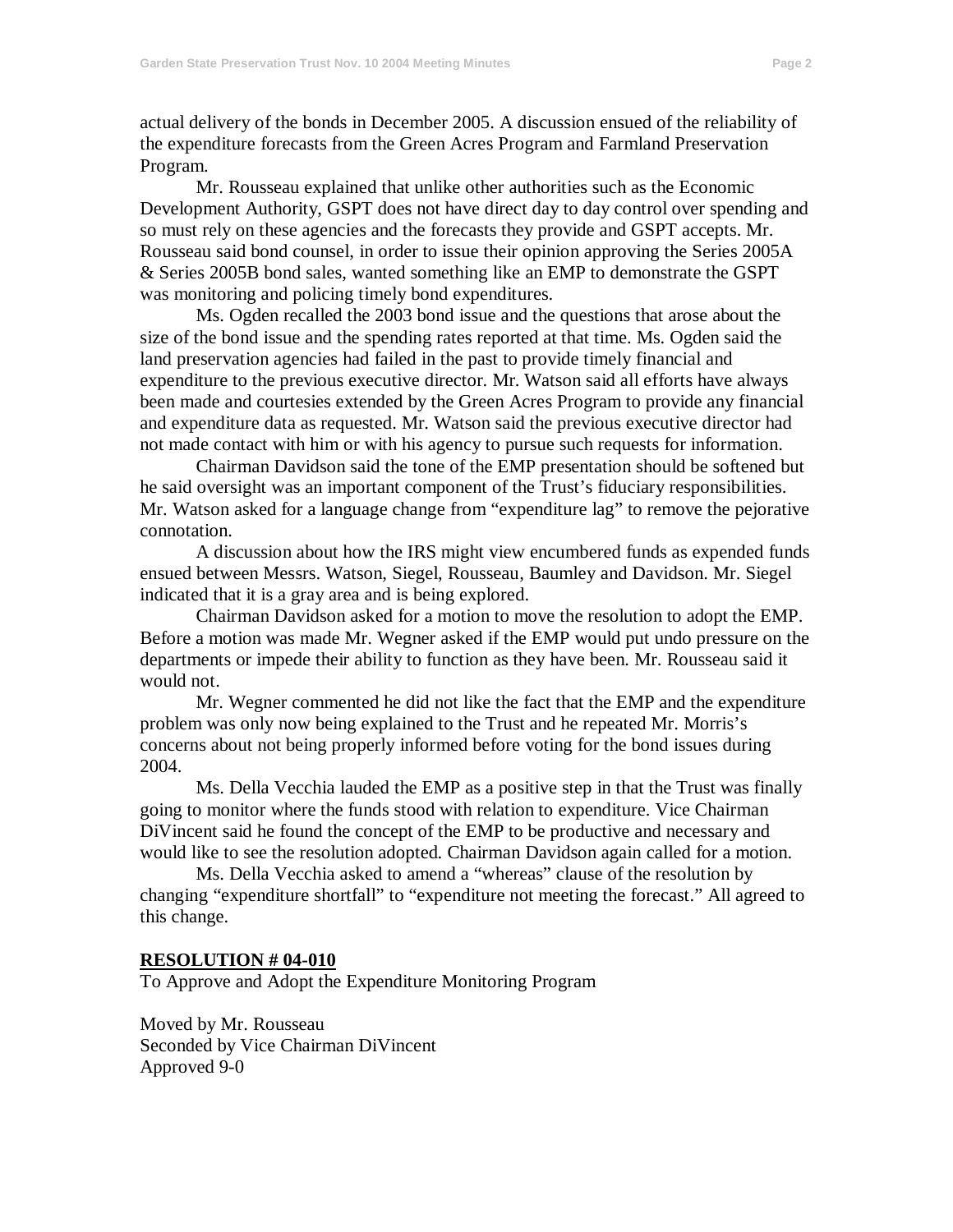# **PRESENTATION BY NJ HISTORIC PRESERVATION TRUST (NJHT)**

Mr. Siegel introduced Barbara Irvine, the new Executive Director of the NJHT, and reported to the GSPT members that there were enough funds available to accommodate the NJHT's appropriations request for \$18 million for FY2004-FY2005. Ms. Irvine addressed the Board and explained the process by which the Historic Trust awards money for its projects. Mr. Sweetland from the NJHT conducted a slide show presentation of each proposed project, its features, its location and its cost.

Mr. Sweetland answered questions from GSPT members with regard to matching funds, public access and clarifications about the award process. Chairman Davidson asked for a motion on the resolution to approve the appropriation request.

#### **RESOLUTION # 04-011**

To Approve New Jersey Historic Trust Capital Level II, Capital Level I, and Historic Site Management Grants

Moved by Mr. Wegner Seconded by Ms. Della Vecchia Approved 9-0

Mr. Siegel asked for approval to submit expedited minutes on Resolution #04-011 to the Governor's Counsel's Office to speed introduction of appropriations legislation. Approval was granted in a unanimous voice vote.

## **EXECUTIVE DIRECTORS REPORT**

Deputy Executive Director Penn addressed the administration's request for all state agencies to identify an across-the-board 10% reduction in spending. He reported on the administrative costs of GSPT affiliated land preservation agencies relative to size of the GSPT trust funds. He said the administrative costs within the GSPT were proportionately far below those of other similar agencies.

Mr. Penn also reported statewide open-space referendum trends and results from the November elections.

Mr. Siegel explained two resolutions before the board,  $\#04-012 \& \#04-013$ . The first would approve technical additions to the Green Acres State Acquisition projects for FY2005, the next would be to comply with Executive Order # 122 to require State commissions and authorities to establish an Audit and Finance Subcommittee.

#### **RESOLUTION # 04-012**

To Approve Additions To The New Jersey Green Acres State Acquisition Projects

Moved by Vice Chairman DiVincent Seconded by Ms. Della Vecchia Approved 9-0